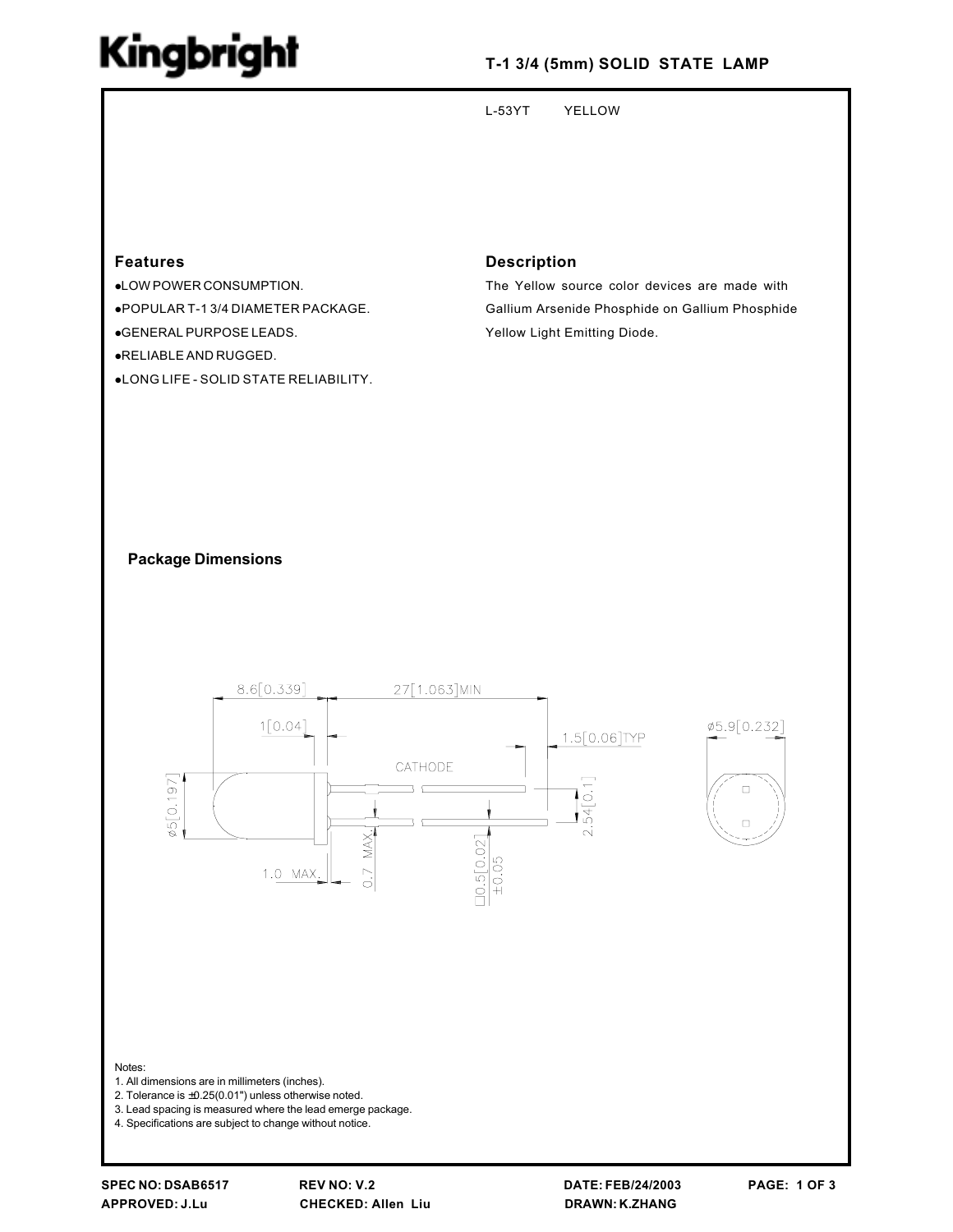# Kingbright

| <b>Selection Guide</b> |                    |                                     |                                          |      |                  |  |  |  |  |  |
|------------------------|--------------------|-------------------------------------|------------------------------------------|------|------------------|--|--|--|--|--|
| Part No.               | <b>Dice</b>        | Lens Type                           | $\mathsf{I} \mathsf{v}$ (mcd)<br>@ 10 mÅ |      | Viewing<br>Angle |  |  |  |  |  |
|                        |                    |                                     | Min.                                     | Typ. | 201/2            |  |  |  |  |  |
| L-53YT                 | YELLOW (GaAsP/GaP) | <b>TRANSPARENT</b><br><b>YELLOW</b> | 18                                       | 40   | $30^{\circ}$     |  |  |  |  |  |

Note:

1. 01/2 is the angle from optical centerline where the luminous intensity is 1/2 the optical centerline value.

#### Electrical / Optical Characteristics at TA=25°C

| Symbol               | Parameter                | <b>Device</b> | Typ. | Max. | <b>Units</b> | <b>Test Conditions</b> |
|----------------------|--------------------------|---------------|------|------|--------------|------------------------|
| $\lambda$ peak       | Peak Wavelength          | Yellow        | 590  |      | nm           | $IF = 20mA$            |
| $\lambda$ D          | Dominate Wavelength      | Yellow        | 588  |      | nm           | $I_F = 20mA$           |
| $\Delta \lambda$ 1/2 | Spectral Line Half-width | Yellow        | 35   |      | nm           | $IF = 20mA$            |
| C                    | Capacitance              | Yellow        | 20   |      | pF           | $V_F = 0V$ ; f=1MHz    |
| <b>VF</b>            | Forward Voltage          | Yellow        | 2.1  | 2.5  | $\vee$       | $I_F = 20mA$           |
| Iв.                  | <b>Reverse Current</b>   | Yellow        |      | 10   | uA           | $V_R = 5V$             |

#### Absolute Maximum Ratings at T<sub>A</sub>=25°C

| Parameter                     | Yellow                             | <b>Units</b> |
|-------------------------------|------------------------------------|--------------|
| Power dissipation             | 105                                | mW           |
| DC Forward Current            | 30                                 | mA           |
| Peak Forward Current [1]      | 140                                | mA           |
| Reverse Voltage               | 5                                  |              |
| Operating/Storage Temperature | -40 $\degree$ C To +85 $\degree$ C |              |
| Lead Solder Temperature [2]   | 260°C For 5 Seconds                |              |

Notes:

1. 1/10 Duty Cycle, 0.1ms Pulse Width.

2. 2mm below package base.